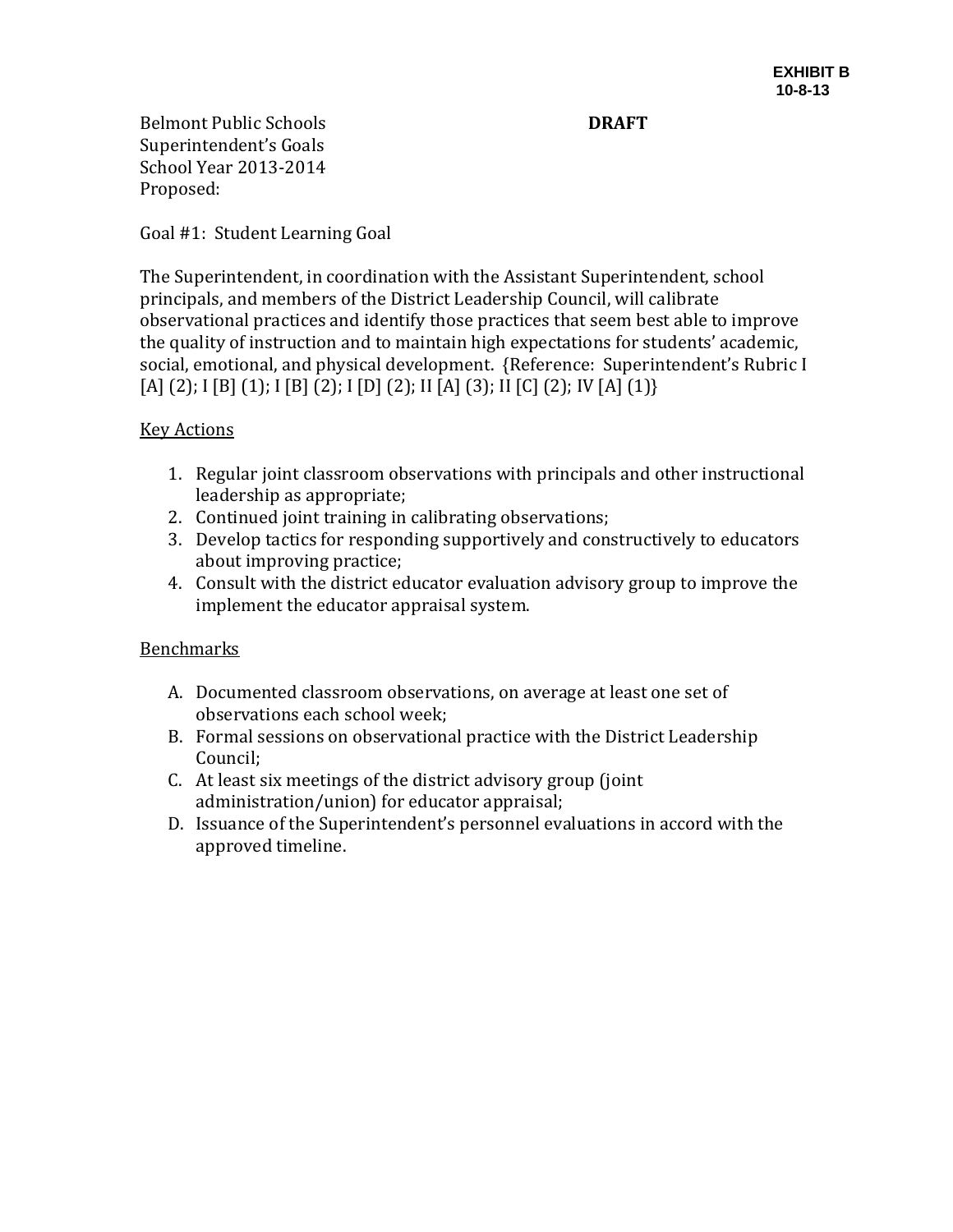Belmont Public Schools **D RAFT** Superintendent's Goals School Year 2013-2014 Proposed:

Goals #2: Professional Practice Goal

As a coach within the New Superintendent's Induction Program, the Superintendent will continue to acquire knowledge about leadership development, team building, and strategic planning. He aims to inform—from monthly content sessions and the practical work of coaching individuals new to district leadership—the Belmont Public Schools' effective leadership practices and programming, in particular for the development of district leadership, hiring and mentoring of new administrators, and long-range strategic planning. {Reference: Superintendent's Rubric I (E) (3); II (B) (2); IV [D] (1); IV [D] (2)}

# Key Actions

- 1. Work as coach for the new Wakefield superintendent;
- 2. Attend NSIP coach training seminars and new superintendents' content days as well as support the consultancy program for new superintendents in the third year of the program;
- 3. Use the experience of coaching in NSIP to help the School Committee to develop a viable transition plan for a chosen candidate as permanent superintendent of schools;
- 4. Address with the District Leadership Council the leadership functions of the Council and the overall purposes of the group.

## Benchmarks

- A. Provide eight hours on-site coaching for the new Wakefield superintendent;
- B. Develop a transition plan with the superintendent-designate and School Committee;
- C. Engage the District Leadership Council in leadership development discussions and exercises;
- D. Attend as budget allows MASC/MASS seasonal and annual meetings;
- E. Attend New Superintendents Induction Program (NSIP) training and coaching sessions.